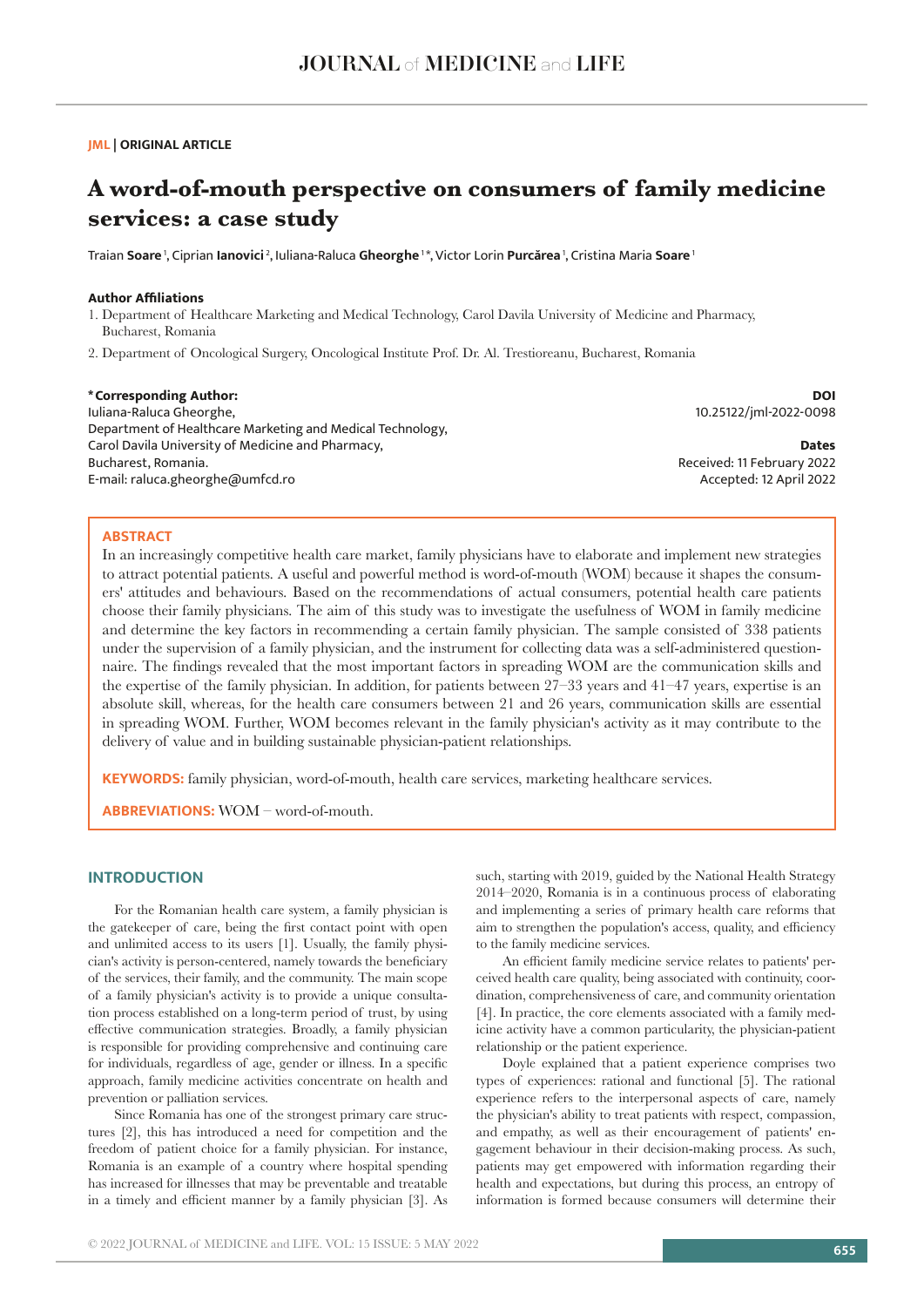perceived quality of the services received based on their expectations, be they emotional rather than the real experiences, the rational approach.

This empowerment with information may come from the family physicians but may also be provided through word-ofmouth.

Word-of-mouth is a very powerful instrument used in medicine that plays an essential role in influencing consumer expectations [6], pre-usage attitudes and expectations [7], as well as the post-usage perceptions of a service [8]. In family medicine, WOM may prove to be of great help in choosing the family physician, mostly in consumer decision-making. Moreover, WOM is an indicator of providing value in a patient experience and may ensure a sustainable relationship.

In the context of health care services, there is limited research conducted on WOM, and studies focused on this topic addressed this concept in general terms without selecting a particular medical specialty. However, a research study by Leisen and Hyman focused on primary care and WOM [9]. This study emphasized the key factors of WOM: the importance of building a physician-patient relationship and trust. Although the vast literature about WOM identified more factors in spreading WOM, more empirical research needs to focus on health care and be conducted in this field.

Thus, this study aimed to investigate the usefulness of WOM in family medicine and determine the key factors in recommending a certain family physician.

## **The concept of WOM in health care services**

Frequently, health care consumers talk to other consumers about their patient experiences in the form of communication called word-of-mouth (WOM) [10]. According to Arndt, WOM is an "oral, person-to-person communication between a receiver and a communicator between whom the receiver perceives as non-commercial" [11]. The interactivity and the spread of WOM make it a very effective source of information, especially for services in a pre-purchase experience stage [12].

Moreover, WOM becomes essential for services that are complex and are perceived as high risk [13], such as health care [14]. According to Lim and Chung, WOM is especially important in health care services due to its heterogeneity, the higher risks associated, and intangible nature [15]. In practice, in order to make the best health decision, consumers use WOM referrals for reassurance or confirmation that they made the right decision, lowering the risks related to health care services [16]. Further, many people rely on WOM recommendations about physicians from family members and friends or peers [17].

A deeper understanding of the factors related to WOM, for instance, reduces the unnecessary change of physicians, the retaking of several medical investigations, and asking for a second opinion. These actions have several consequences, but the positive one worth mentioning is the reduction of health costs [18]. Even though patients nowadays benefit from more information, we assume they are more educated and have improved their access to various online sources compared to what happened 10 years ago, but seeking health information remains a complex process [19].

In a physician-patient relationship, the patient may get health care information from informal sources, such as personal experience, referrals, public reporting, and recommendations, and from formal sources, the actual providers of the health care services [20].

In an increasingly competitive market, such as family medicine, the health care providers have to seek new methods to achieve advantages offered by WOM, as it shapes the consumers' attitudes and behaviours [21]. More precisely, WOM has a direct impact on the selection of a health care provider, and compliance with treatment is considered a significant measure of patient satisfaction [22]. These are the main reasons we need to determine the dimensions of WOM in health care services [23].

#### **The dimensions of WOM in health care services**

According to Argan [24], there are four dimensions of WOM in health care services. We believe that not all of them are typically encountered in a family practice office. So, the most important dimensions that lead to the high spread of WOM are the communication skills and the expertise of the family physician.

The vast body of literature regarding the communication skills of physicians in health care services has linked them to the adherence to the treatment of patients, as well as to their satisfaction [24]. High physician communication skills such as listening, coaching, questioning, and explaining contribute significantly to WOM [25]. For instance, a physician gets to know the patient's health issues better and offers the possibility of creating a therapeutic relationship [25] by also referring to the emotion and central components [26]. We may conclude that communication skills lead to relationship-centered care and are an integral component of the communication process and the outcome of a physician's care [27]. In this context, investigating the key communication factors may uncover interesting aspects.

Expertise is associated with the professional experience of a physician. However, for some persons, expertise means that the source of information, in this case the physician, has knowledge, experience, and skills about a specific subject and may successfully diagnose and treat patients [28]. We have already acknowledged that the majority of patients prefer physicians who have excellent medical skills [29], but they usually conclude that a physician has expertise based on their post-consultation experiences in terms of how successful the treatment was. Some patients consider that the professional level is more important than the communication skills [30] and are more likely to express their opinions to family, friends, and peers about their experiences, the medical success, and the expert status of a physician.

The objectives of this research are twofold: (i) to investigate WOM in a family medicine office, and (ii) to determine the key factors of communication skills and expertise in their role in spreading WOM.

## **MATERIAL AND METHODS**

The research was conducted in a family physician's office for 3 months (March–May 2020). The sample consisted of 338 patients under the supervision of the family physician. The instrument for collecting data was a self-administered questionnaire that consisted of two sections:

- The first section concentrated on gathering demographic information about the respondents, such as gender and age;
- The second section focused on collecting information about WOM and its two dimensions: communication skills and expertise.

The data were analysed with IBM SPSS Statistics 20. The quantitative variables were tested for normal distribution with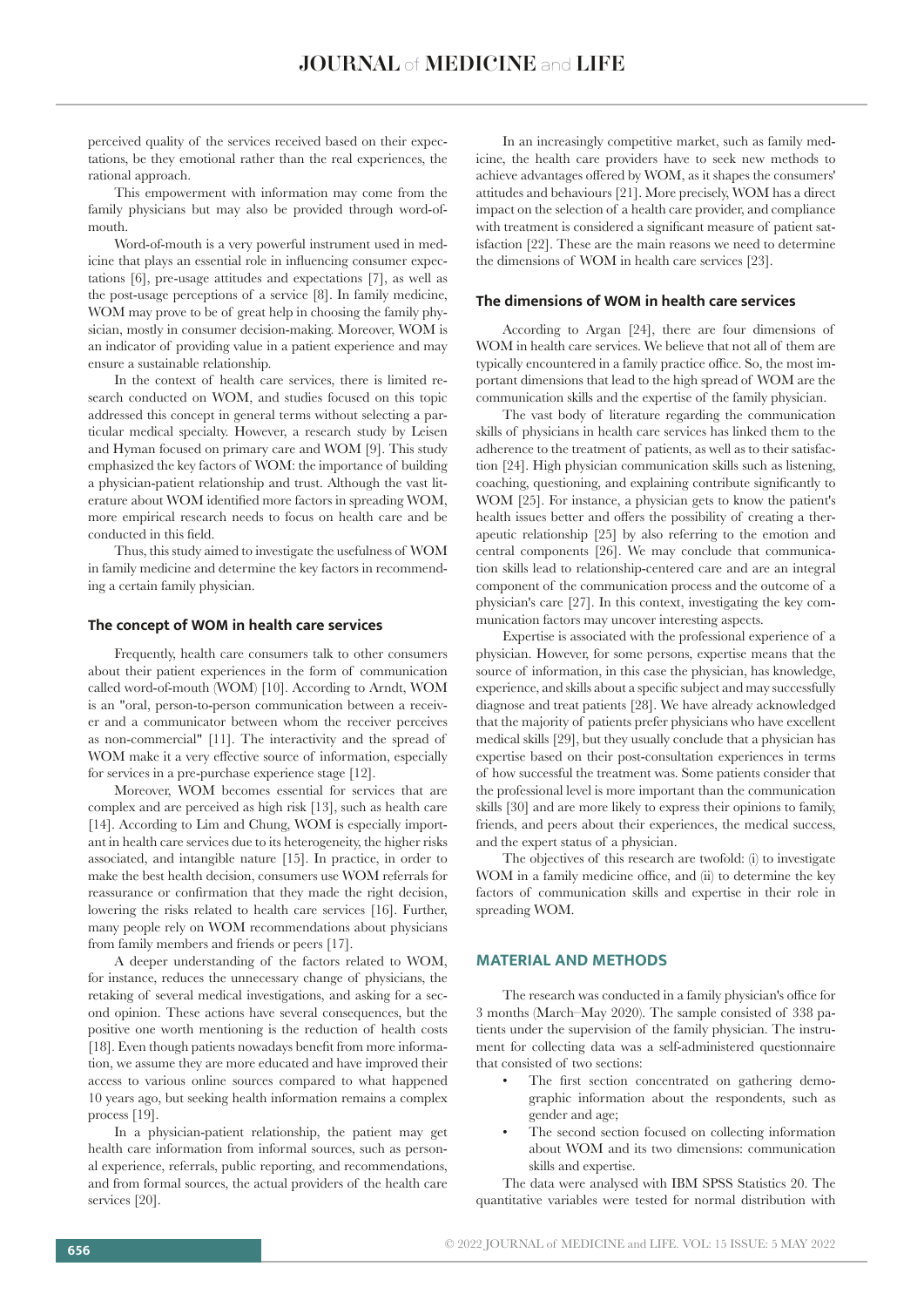the Shapiro-Wilk test, and means, standard deviations, and interpercentile intervals were used, whereas the categorical data were depicted with the help of percentages and frequencies. In order to determine the differences between samples, the Chi-square test was used for the qualitative variables.

## **RESULTS**

The sample consisted of 221 women (65.4%) and 117 men  $(34.6\%)$ , with the ages between  $27-33$  years  $(24\%)$ , followed by respondents with ages between 34–40 years (13%) and 48–54 years (13%).

Regarding the medical history, the vast majority of participants suffered from cardiac disorders and diseases (46.9%), followed by cancer, mostly in the women's sample (27.3%), and other pathologies, such as diabetes mellitus (23.4%). Moreover, 32.2% of the respondents suffered from chronic diseases, which included cardiology (53.20%), diabetes (18.30%), and neurology (10.10%).

When choosing a family physician, 3.8% of the respondents had difficulties because the location of the family practice office was too far from their homes (53.8%), or they felt an incompatibility between them and the physicians (46.2%).

When mentioning the skills a physician must have, most respondents placed expertise and communication skills as being the most important ones (49.70% and 35.20%), followed by availability (23.10%) (Figure 1).

Further, most participants visited their family physician regularly (60.4%) or every six months (18.6%). Although most respondents do not regularly go for a consultation, they feel they have built a strong relationship with their family physician (85.5%).

Regarding the expertise dimension of WOM, we measured it through the perceived quality of the family physician services and by using other specific elements of the patient experience. As such, most of the respondents implied that they were pleased  $(34.9\%)$  and very pleased  $(63.6\%)$  with the quality of the family medicine services provided. In addition, the participants also mentioned being pleased and very pleased (37% and 64.5%) with the consultation procedure performed by the family physician. Even if some of the patients were not pleased with the prescribed treatment (1.4%), the vast majority were pleased (39.1%) and very pleased (59.5%) with the prescribed treatment by the family physician. Further, the expertise of the family physician was investigated by the explanation level provided to the patients. Most of the patients mentioned that the family physician explained the analysis in great detail (57.4%).

The statistically significant differences between the subsamples depending on the age of the respondents and the importance of the perceived expertise of the family physician uncovered that patients with ages between 27–33 years (30.4% *vs.* 17.6%) and  $41-47$  years  $(14.9\% \text{ vs. } 7.6\%)$  believed that expertise is an absolute skill for a family physician, while the participants with ages between 62–68 years (11.8% *vs.* 2.4%) and over 75 years (9.4% *vs.* 1.8%) did not find the usefulness of expertise (p<0.001). (Table 1)

Regarding the communication skills, most participants were satisfied (40.5%) and very satisfied (52.4%) with the fact that the family physician answered their questions by showing a significant interest in solving the patients' health issues (55.3%). Nevertheless, most respondents stated that they were engaged in the decision-making process related to their health and were informed accordingly (97.6%) by their family physician. Also, the family physician provided information about the diagnosis procedure (47.6%).



**Figure 1. The dimensions of WOM in family medicine.**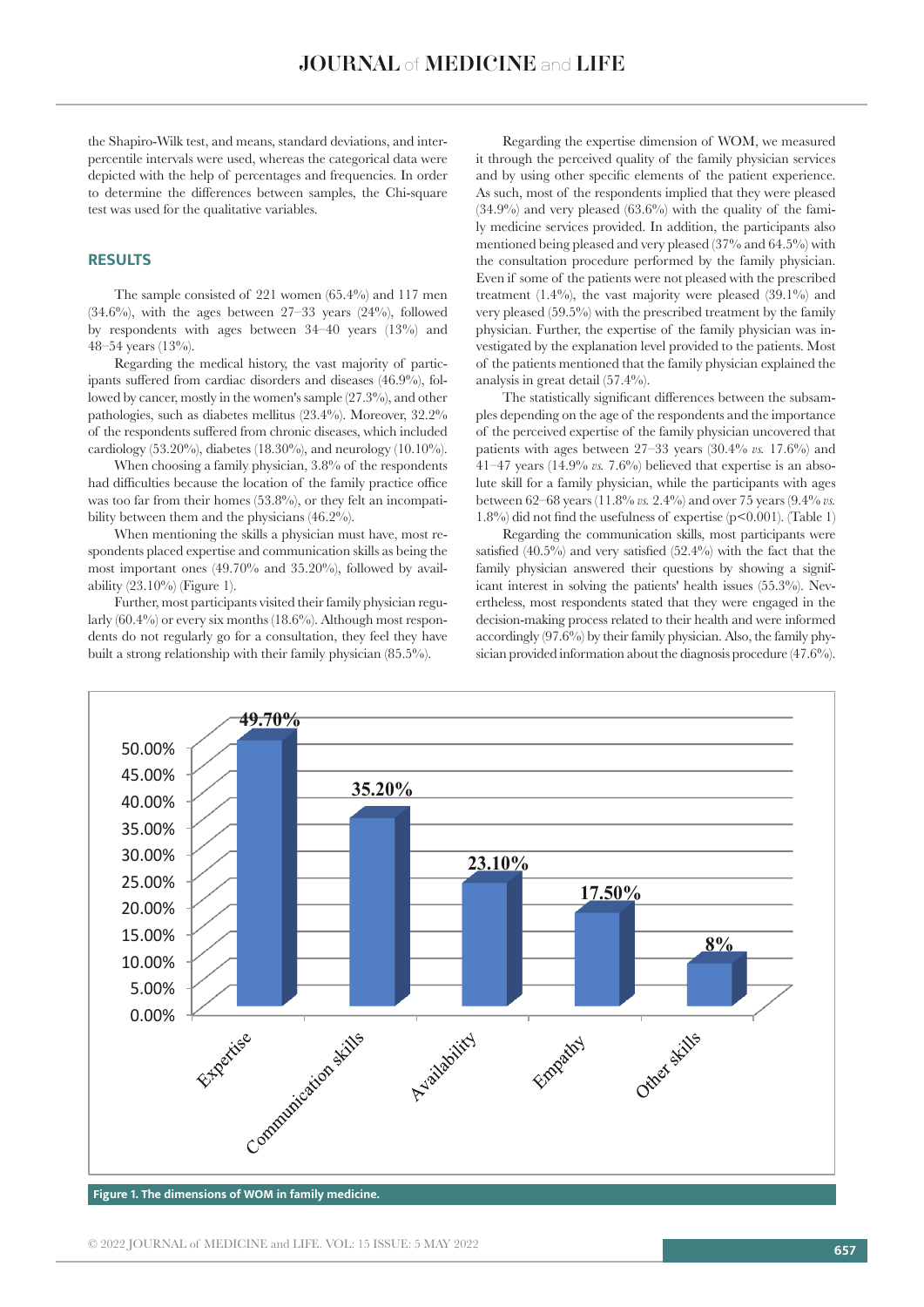| Age/Expertise | Not useful       |            | <b>Useful</b>    |            |          |
|---------------|------------------|------------|------------------|------------|----------|
|               | <b>Frequency</b> | Percentage | Frequency        | Percentage | P-value* |
| <20 years     | $\overline{2}$   | 1.2%       | $\mathbf{0}$     | $0\%$      | < 0.001  |
| $20-26$ years | 6                | 3.5%       | 12               | 7.1%       |          |
| $27-33$ years | 30               | 17.6%      | 51               | 30.4%      |          |
| 34-40 years   | 20               | 11.8%      | 24               | 14.3%      |          |
| 41-47 years   | 13               | 7.6%       | 25               | 14.9%      |          |
| 48-54 years   | 28               | 16.5%      | 16               | 9.5%       |          |
| 55-61 years   | 18               | 10.6%      | 23               | 13.7%      |          |
| 62-68 years   | 20               | 11.8%      | $\overline{4}$   | 2.4%       |          |
| 69-75 years   | 17               | 10%        | 10 <sup>10</sup> | 6%         |          |
| >75 years     | 16               | 9.4%       | $\overline{3}$   | 1.8%       |          |

**Table 1. The distribution of the patients depending on their age and the importance of the family physician's expertise.**

\* – Pearson Chi-Square Test.

Further, the patients between 20–26 years concluded that communication skills are very important in the family physician activity (9.2% *vs.* 3.2%, p=0.012). (Table 2)

A mean score was calculated to determine the satisfaction of patients regarding the communication skills of the family physician. This outcome revealed that most patients were very satisfied with the communication skills of the family physician (Table 3 and Figure 2).

The measurement of the perceived satisfaction with the services provided by the family physician suggested that most patients felt pleased (43.8%) and very pleased (54.4%) with the consultations. It was very useful to discover this because the body of literature on WOM pointed out that the importance of satisfaction is becoming a strategic direction of spreading WOM. Therefore, we may assume that the actual patients may become opinion leaders and, based on the perceived satisfaction, influence the decision of potential patients when choosing a family physician.

Moreover, the WOM attitude may be shaped by perceived improvement changes in the delivery of the family medicine services. In our case, 25.1% of patients stated that some improvements need to be conducted when delivering the service, in terms of waiting time  $(35.3\%)$ , appointments  $(24.7\%)$ , and the availability of the family physician (20%). Some of the patients even mentioned as an improvement integrating online communication into the family physician's activity (12.9%).

The essence of WOM is recommending, so the vast majority of the patients will use referrals for the services provided by the family physician (97.9%) to their friends, family, and other peers. In fact, the actual patients used recommendations of other patients (84%) when searching for their family physician and the recommendations of other physicians (12.4%).

## **DISCUSSION**

Health care services are often very difficult to be judged by patients because of the entropy of information. Although many patients have a growing interest in getting engaged in the decision-making process, their comprehensive perspective of the health care information is restrained to the functional aspects of a service [31]. Such information might be obtained by using WOM in an online or offline format and may reveal authentic information provided by other healthcare consumers who have already experienced a health care service offered by a specific physician and followed the medical treatment [32].

| <b>Age/Communication</b><br><b>skills</b> | Not useful       |            | <b>Useful</b>    |            | P-value* |
|-------------------------------------------|------------------|------------|------------------|------------|----------|
|                                           | <b>Frequency</b> | Percentage | <b>Frequency</b> | Percentage |          |
| <20 years                                 | $\mathbf{0}$     | $0\%$      | $\overline{2}$   | 1.7%       | 0.012    |
| 20-26 years                               | $\overline{7}$   | 3.2%       | 11               | 9.2%       |          |
| $27-33$ years                             | 50               | 22.8%      | 31               | 26.1%      |          |
| 34-40 years                               | 24               | 11%        | 20               | 16.8%      |          |
| 41-47 years                               | 26               | 11.9%      | 12               | 10.1%      |          |
| 48-54 years                               | 26               | 11.9%      | 18               | 15.1%      |          |
| 55-61 years                               | 31               | 14.2%      | 10 <sup>10</sup> | 8.4%       |          |
| 62-68 years                               | 17               | 7.8%       | $\overline{7}$   | 5.9%       |          |
| 69-75 years                               | 22               | 10%        | 5                | 4.2%       |          |
| >75 years                                 | 16               | 7.3%       | 3                | 2.5%       |          |

**Table 2. The distribution of the patients depending on their age and the importance of the family physician's communication skills.**

\* – Pearson Chi-Square Test.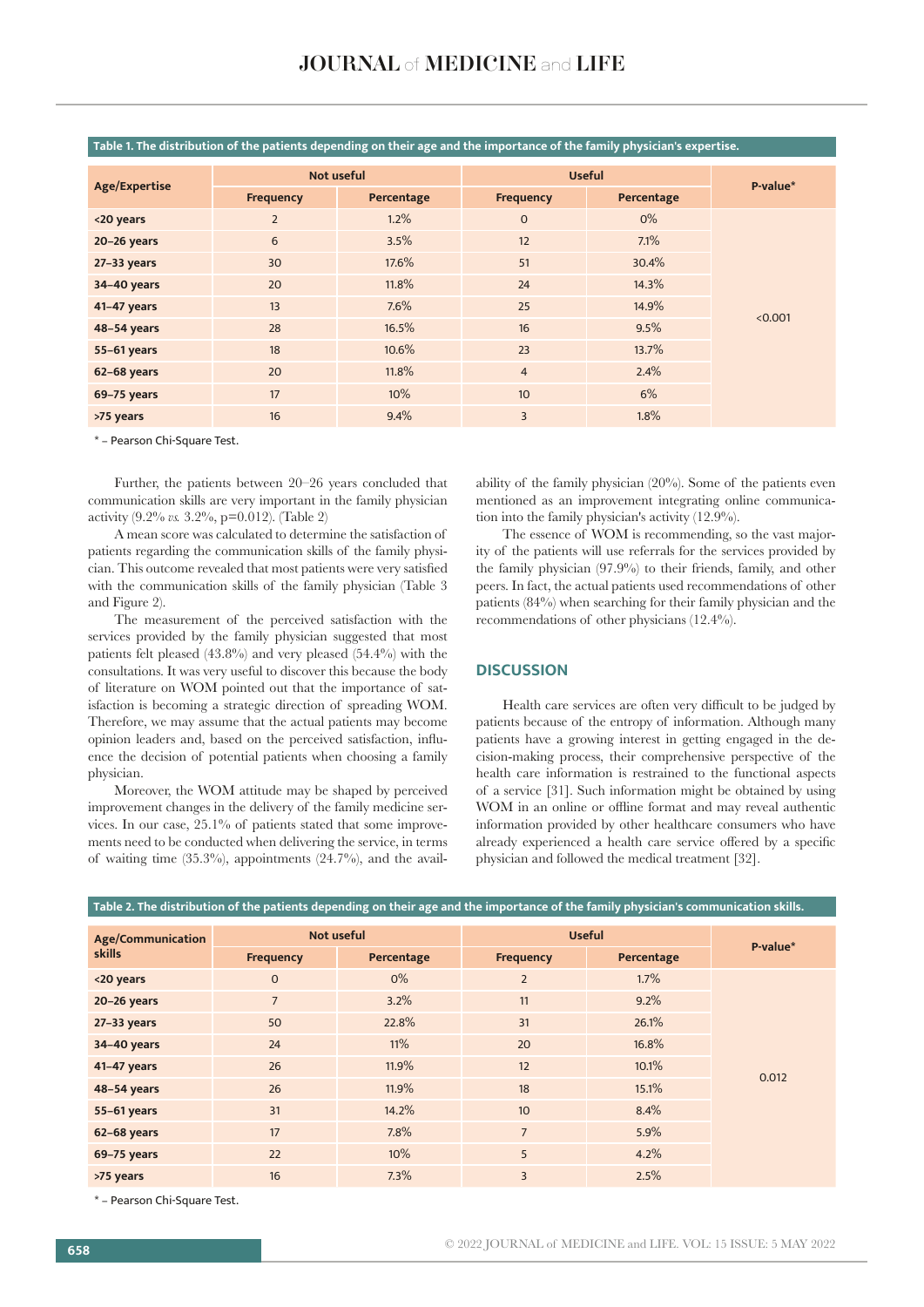| Table 3. The mean score of the perceived satisfaction of patients<br>regarding the communication skills of the family physician. |              |                        |     |     |  |  |  |  |
|----------------------------------------------------------------------------------------------------------------------------------|--------------|------------------------|-----|-----|--|--|--|--|
| Parameter                                                                                                                        | Mean<br>(SD) | <b>Median</b><br>(IOR) | Min | Max |  |  |  |  |
| Communication<br>skills score                                                                                                    | 13.27(1.81)  | $14(12-15)$            | 5   | 15  |  |  |  |  |

More than 40% of the scientific articles found in the literature about WOM and health care services emphasize that this type of communication process has an informal particularity, and most of the messages describe the post-consumption or post-purchase behaviour [33]. However, articles about the factors contributing to the spread of WOM in health care services are limited. Some specialists consider that the components of the health care factors are the interpersonal ones, starting with the communication process, the behaviour of the physicians and the medical staff, and ending with the expertise and skills of the physician, in terms of courtesy, respect, ability to actively listen and empathy [34], and, the atmospheric ones associated with the ambience, cleanliness, meals, cafeteria, accommodation, and other background factors [35].

WOM is a powerful form of marketing that is easily used by health care specialists, even in family medicine. The reasons to apply the principles of marketing and harness the outcomes of WOM in family medicine are based on the usefulness of quick, convenient, and free recommendations, as well as helpful in building awareness, prevention, and contributing to the education of potential consumers. Moreover, WOM helps the family physician deliver value and build sustainable relationships with their patients.

According to our study, the two dimensions of WOM that contributed efficiently to the dissemination of health care information are the perceived expertise and the communication skills of the family physician. The findings revealed a statistically significant difference in perceived expertise; namely, respondents between 27–33 and 41–47 years strongly believe that expertise is an absolute skill for a family physician compared to participants between 62–68 or over 75 years. The literature on WOM argues that persons over 65 are more likely to spread WOM about health care services to their family and friends [36]. Therefore, we may conclude that for this particular age group, the communication skills of the family physician are more important than his expertise.

The communication skills of a family physician are also important for younger patients between the ages of 21 and 26 years.



**Figure 2. The distribution of the mean score of the perceived patient satisfaction regarding the communication skills of the family physician.**

This outcome becomes relevant in health care, where the use of information sources such as family and friends decreases with the increase of age [33].

No matter the reasons for spreading WOM, a further direction of research may be the impact of the emotional support offered by the family physician and whether this influences the spread of WOM [37].

A very interesting approach would also resume to the family physician building his online patient community for his actual and potential patients.

The limitations of the study are connected to the generalizability of the results, this being a disadvantage of the cross-sectional studies, the sample size, and the diversity in the target sample, which may include other patients of other family physicians. Lastly, the research was conducted in Bucharest, and it might be interesting to aim for rural areas of Romania as well.

# **CONCLUSION**

WOM is a very powerful instrument in health care services, especially in family medicine, where the level of competition increases day by day. WOM is determined by satisfied health care consumers and is spread from actual patients to potential patients. The two dimensions that may trigger effective WOM are the expertise and the communication skills of the family physician. By using WOM, a family physician builds a reputation and also a sustainable relationship with his actual health care consumers.

## **ACKNOWLEDGMENTS**

#### **Conflict of interest**

The authors declare no conflict of interest.

#### **Ethics approval**

An official ethical approval for this study was not necessary because the data was collected in a private family office of the first author of the study (TS). However, the participants in the study were assured that the completed questionnaire would be anonymous and confidential and gave their consent to participate in this study.

#### **Consent to participate**

Written consent was obtained from the participants.

#### **Authorship**

TS and VLP conceived of the study and were responsible for the design and search strategy. TS and CMS were responsible for data collection. TS and CI conducted the data analysis and produced the tables and graphs. IRG provided input into the data analysis and interpretation. The initial draft of the manuscript was prepared by TS and IRG, then circulated among all authors for critical revision. All authors helped evolve analysis plans, interpret data and critically revise successive drafts of the manuscript.

#### **REFERENCES**

1. European Academy of Teachers in General Practice, The European Definition of General Practice/ Family Medicine. Available at: https:// www.woncaeurope.org/file/3b13bee8-5891-455e-a4cb-a670d7bfdca2/ Definition%20EURACTshort%20version%20revised%202011.pdf. Accessed 01.03.2022